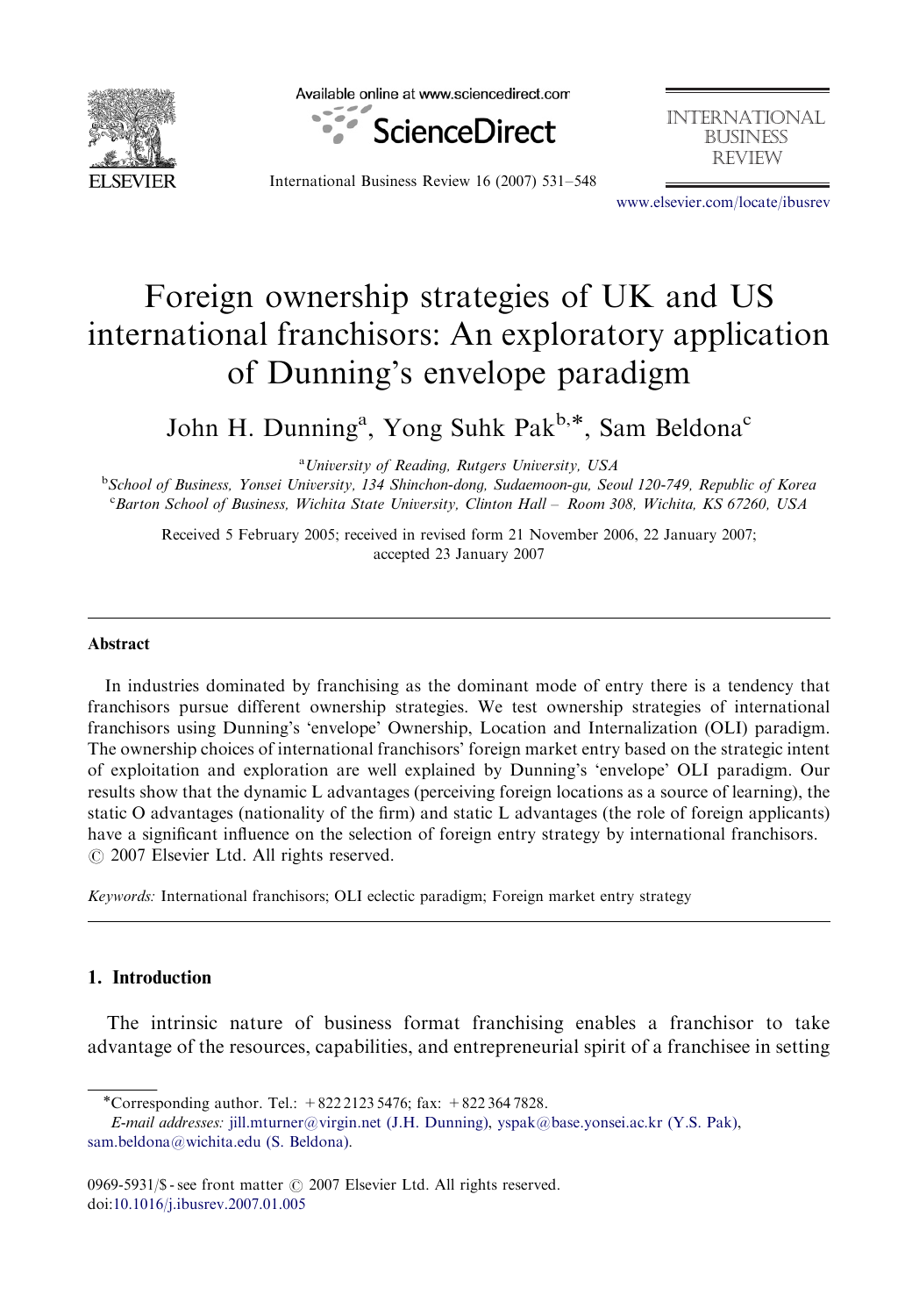up new outlets and allows, a franchisor to minimize the risk of running its foreign operations ([Brickley, 1999\)](#page--1-0). Consequently, the majority of international franchisors are known to use contractual modes of foreign market entry such as master franchising [\(U.S.](#page--1-0) [Department of Commerce, 1988;](#page--1-0) [Zietlow](#page--1-0) [& Hennart, 1996](#page--1-0)).

However, there remain a number of international franchisors who prefer to own foreign outlets and invest their own financial and managerial resources ([Justis](#page--1-0) [& Judd, 1989](#page--1-0); [Preble,](#page--1-0) [1992;](#page--1-0) [Teegen, 2000](#page--1-0)). [Justis and Judd \(1989, p. 557\)](#page--1-0) reported based on an International Franchising Association survey that 12% and 6% of international franchisors formed international joint ventures (IJVs) and established subsidiaries, respectively. [Preble \(1992\)](#page--1-0) presented the factors affecting franchisors establishing a fully owned subsidiary, and also explained why international franchisors form joint ventures. He offered examples of McDonald's early joint venture experiences, Kentucky Fried Chicken's 408 joint venture units operating worldwide, and Pizza Hut with 217. While [Teegen \(2000\)](#page--1-0) studied Mexican buyers of US franchise systems (franchisees, master sub-franchisers and area developers), she also recognized the ownership options, such as company-owned outlets and equity joint ventures in addition to the conventional franchising option, that a franchisor has when it enters foreign markets. [Petersen and Welch \(2000, p. 480\)](#page--1-0) also indicated that franchisors may enter foreign markets 'via a wide range of organizational types' that include wholly owned subsidiaries and joint ventures in addition to master franchising/area development and direct franchising. They acknowledged that 'franchised activities will often co-exist with company-owned operations' [\(Petersen](#page--1-0) [& Welch, 2000, p. 481](#page--1-0)).

As the proportion of this group who engages in equity modes to the total number of international franchisors is normally small, they are often ignored in the literature. The key issue, however, raised in this paper is why these franchising firms should prefer investing in foreign operations and embrace a higher risk, instead of signing contracts with foreign local franchisees. If one assumes that the primary strategic motivation of the latter group of franchisors is to gain market access, then the underlying strategic rationale of the former group also needs to be identified.

The objective of this paper is to examine the foreign ownership choices of international franchisors. Our goal is to identify and test why a certain group of franchisors would like to own foreign outlets. We wish to test whether international franchisors expand into overseas markets primarily to gain additional revenue by exploiting their standardized product features, brand names, and oligopolistic power [\(Calvet, 1981;](#page--1-0) [Teece, 1981\)](#page--1-0) i.e., market-seeking franchising, or whether they are seeking access to new knowledge, learning capabilities, and adaptation techniques [\(Ghoshal, 1987](#page--1-0); [Kogut, 1985\)](#page--1-0) i.e., asset-seeking franchising. We will show that international franchisors that enter foreign markets via an equity mode tend to have an exploration approach, while franchisors that are entering via franchising mode tend to have an exploitation intention. We shall focus on the dynamic interface between various strategic motives of international expansion and two ownership strategies commonly used in entering foreign markets. Our interest is more directed towards identifying the conditions under which franchisors might be expected to gain new knowledge in foreign locations via equity entry modes.

### 2. The major foreign market entry choice

[McIntyre and Huszagh \(1995\)](#page--1-0) found that international franchisors in the 'committed involvement stage' are more likely to have company-owned units internationally compared